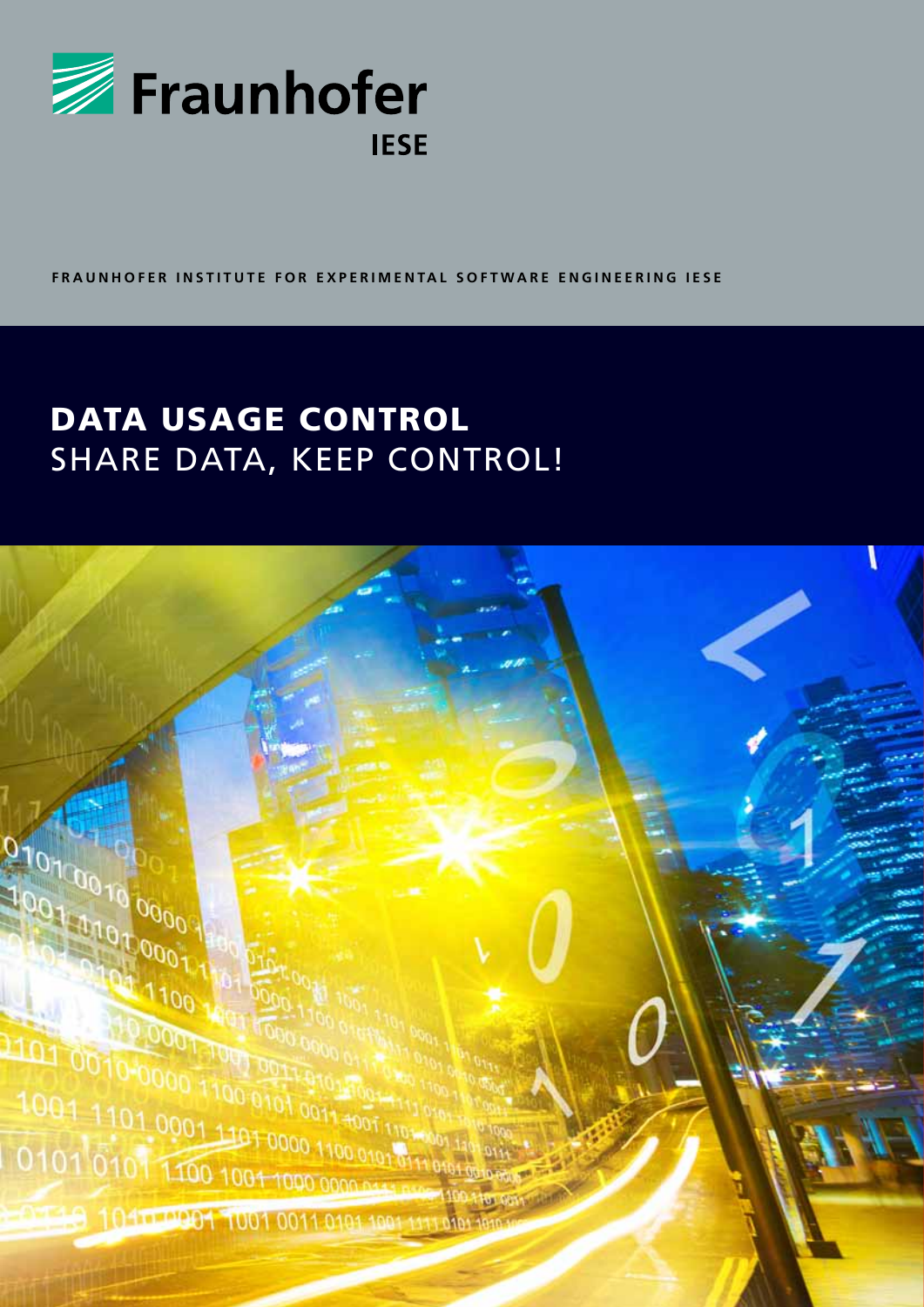1000 000  $1000^{10}$ TOT DOON TOT 0001 101 0010-0000 1100 0101 0011-0011101  $0111000$  $.001110100011100010111100011100001110000111011011011101110111011101110111011101110111011101110111011101110111011101110111011101110111011101110111011101110111011101110111011101110111011101110111011101110111011101110111011$ 

# Digital Transformation and the Protection of Customer Data.

Today's business models are more and more datadriven. This means that they increasingly rely on the processing and exchange of data—especially customer data. However, both customers and legal authorities demand comprehensive protection of this data. The EU General Data Protection Regulation contains core principles that must be implemented (e.g., transparency, explicit consent, and purpose control). Infringements can be fined with up to 4 percent of the offender's yearly global turnover.

However, traditional security solutions are not aligned with today's data protection principles. Modern system landscapes are highly dynamic, heterogeneous, and largely interconnected. At the same time, many security concepts we apply today stem from the 1970s. They are neither powerful nor flexible enough to assure comprehensive data protection in the age of steadily advancing digital transformation. These solutions do not allow keeping control over data once access has been granted. Especially purpose control is a major issue, as it extremely hampers the involvement of third-party services, on which we all rely.

New concepts are needed in order to make use of customer data while protecting it effectively. The concept for mastering these numerous challenges is what we call *data usage control*.

#### **Share Data, Keep Control**

Typically, security solutions only regulate access to data. However, this is not enough to prevent future data misuse. After legitimate access has been granted, the subsequent use of the data has to be controlled, too, in order to ensure that it is only used for the intended purpose. To this end, access control has to be complemented with usage control.



Imagine, for example, that you are lending your car to a friend. Once you have given him the car keys, you have completely lost control over your car. If the car were to be usage-controlled, you could keep (at least some) control. For example, you could limit the maximum speed or the traveling distance. Of course, one challenge at this point is to strike the right balance between restriction and utility: While the speed limit can be actively enforced in our example, it does not make sense to stop the car immediately when the distance limit has been reached. However, you could at least be notified about this violation and track the car's position from that time on.

When compared to access control policies, usage control policies are much more expressive and powerful, and thus offer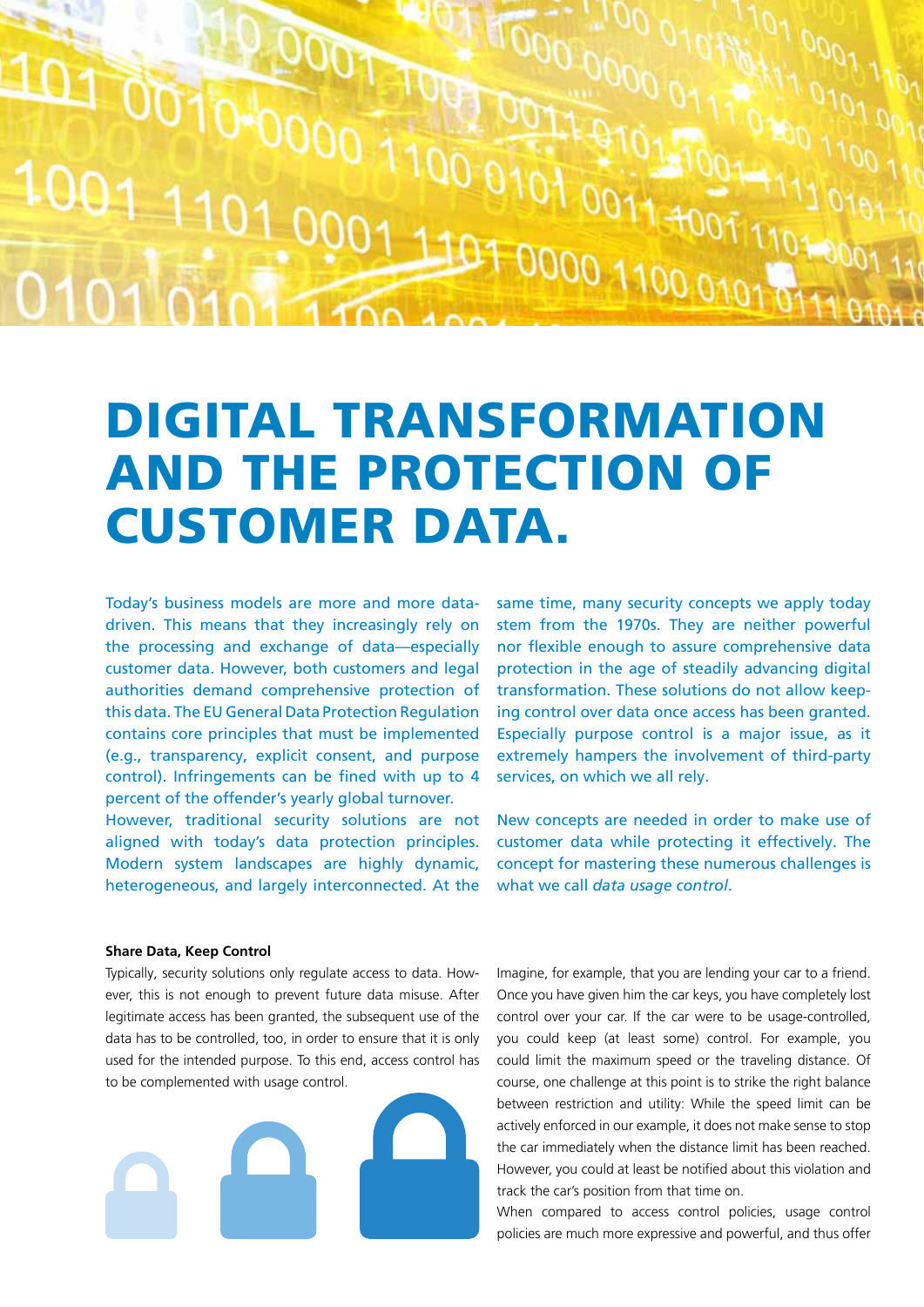

greater flexibility. This has four major reasons: First, usage control policies contain restrictions that do not have to be enforced in the present, but rather in the future (e.g., data has to be deleted the latest 14 days after the initial use). Second, usage control decisions are not simply "yes" (i.e., grant access) or "no" (i.e., inhibit access). Instead, they are typically of the form "yes, but…" (e.g., usage is allowed, but only if person-related data is anonymized). Third, to make decisions based on usage, the purpose of use and the usage situation must be taken into account. For example, it needs to be identified whether a user wants to read a sensitive file in a safe or in an unsafe environment (e.g., in a secured office or on a public train). Finally, data has to be protected regardless of where it flows (e.g., server, desktop, mobile) and independent of its manifestation (e.g., file, email, clipboard).

#### **Where We Are Now**

Data usage control has been approached from a research perspective for over a decade. Theoretical foundations have been partially transferred into practice. Our policy language and policy evaluation are generic and formally verified. Technical feasibility has been shown in a variety of case studies performed together with industry.

IND²UCE provides a generic and highly scalable service that can be used out-of-the box for specifying, managing, and evaluating usage control policies. Additionally, an easy-to-use software development kit (SDK) supports developers in implementing usage control in their systems.



#### **What Remains to Be Done**

We need to build a network of interested researchers, developers, users, and legislation. Together, we should aim to standardize usage control concepts and technologies. Standardization is the key for assuring compatibility and encouraging further development in the field of data usage control.

#### **Conclusion**

Data security is more than just controlling access. Companies have to control the usage of data while also protecting their own and their customers' valuable data assets. Data protection is more than a service to their customers and to themselves: It is a legal obligation. Thus, using a data usage control solution is a necessity for companies that want to make it possible to protect data by controlling its usage.

With IND²UCE, we provide a powerful, flexible, and easy-to-use solution for implementing data usage control. Our team supports you in protecting your sensitive data by integrating IND²UCE into your applications and networks. If you want to learn more about data usage control and IND²UCE, please visit us at www.ind2uce.de, or contact us via ind2uce@iese.fraunhofer.de.